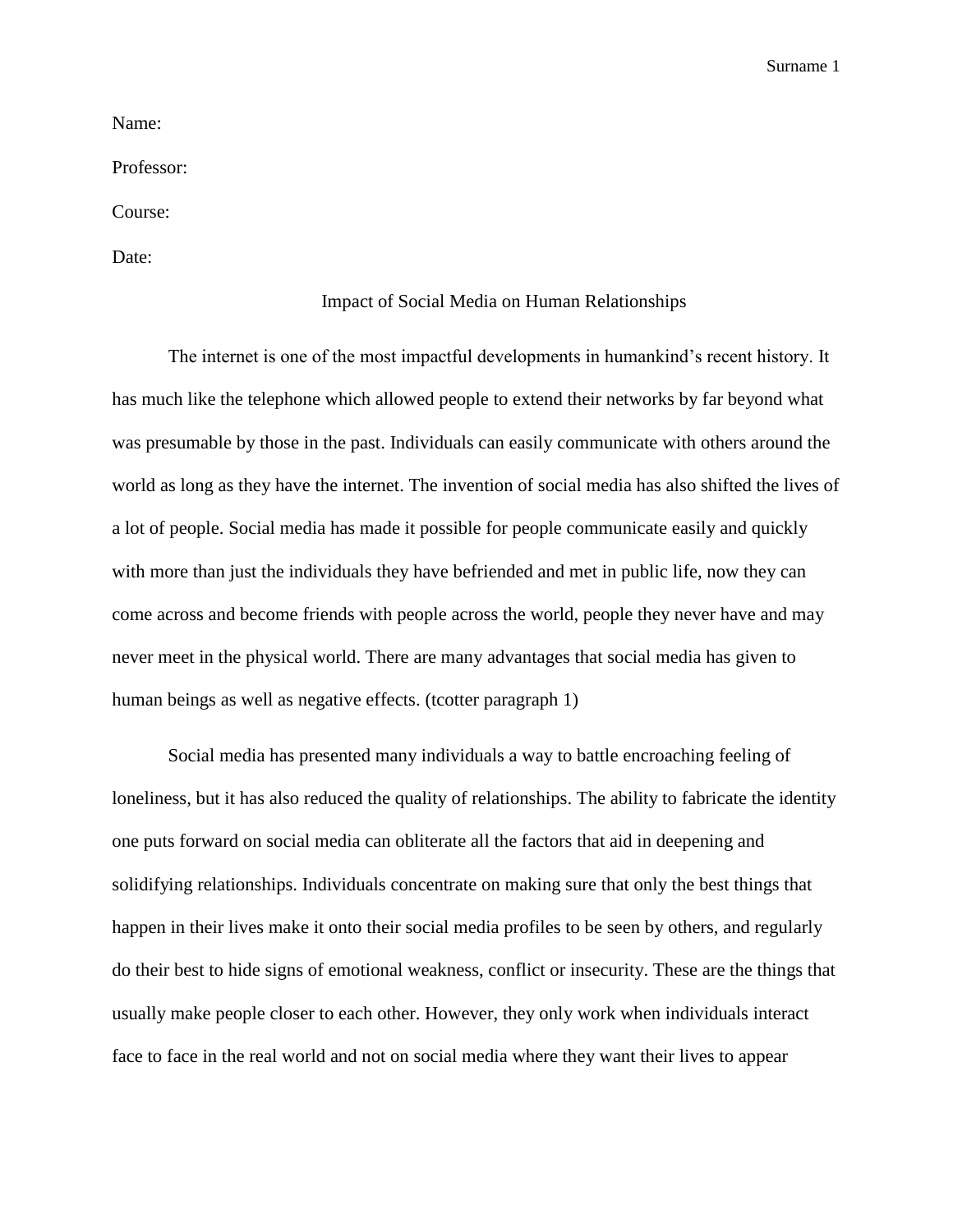Surname 2

perfect. However, there are also positive ways in which social media has affected human relationships. (Bonanno paragraph 3)

Social media has been used to help to connect people so that they can communicate better. This can result in the planning of events in the real world and can help to make sure that more individuals can participate; this leads to increase in self-esteem and general mental health. Social media can also aid in connecting people who may have never interacted. This is done by expanding the circles within which individuals interact. It can, therefore, aid in the facilitation of new relationships that develop into the physical world. With reasonableness, social media can be of great importance to one's life, help in enriching the already existing ones and easing the probable growth of new ones. It is, therefore, important to differentiate between a relationship that exists solely on social media and a truly meaningful relationship. (Bonanno paragraph 2)

Other importance of social media has been exploited by both introverts and extroverts. Extroverted individuals can use social media as another platform to interact with their friends in many ways. Introverted people use social media as a more easy method of interaction between themselves and others; this is because social media makes it possible for a more relaxed and thoughtful platform of communication where introverts may be able to advance their communication skills with others. However, it is important to note that these people should think of social media as just one method of communication; therefore, it is essential for them to physically interact with people for them to better their skills of interaction with others. (Bonanno paragraph 4)

According to studies, seven percent of communication is based on verbal or written words and the remaining ninety-three percent relies on body language, this can only be experienced in the face to face communication (Mitchell 2009). This can make social media act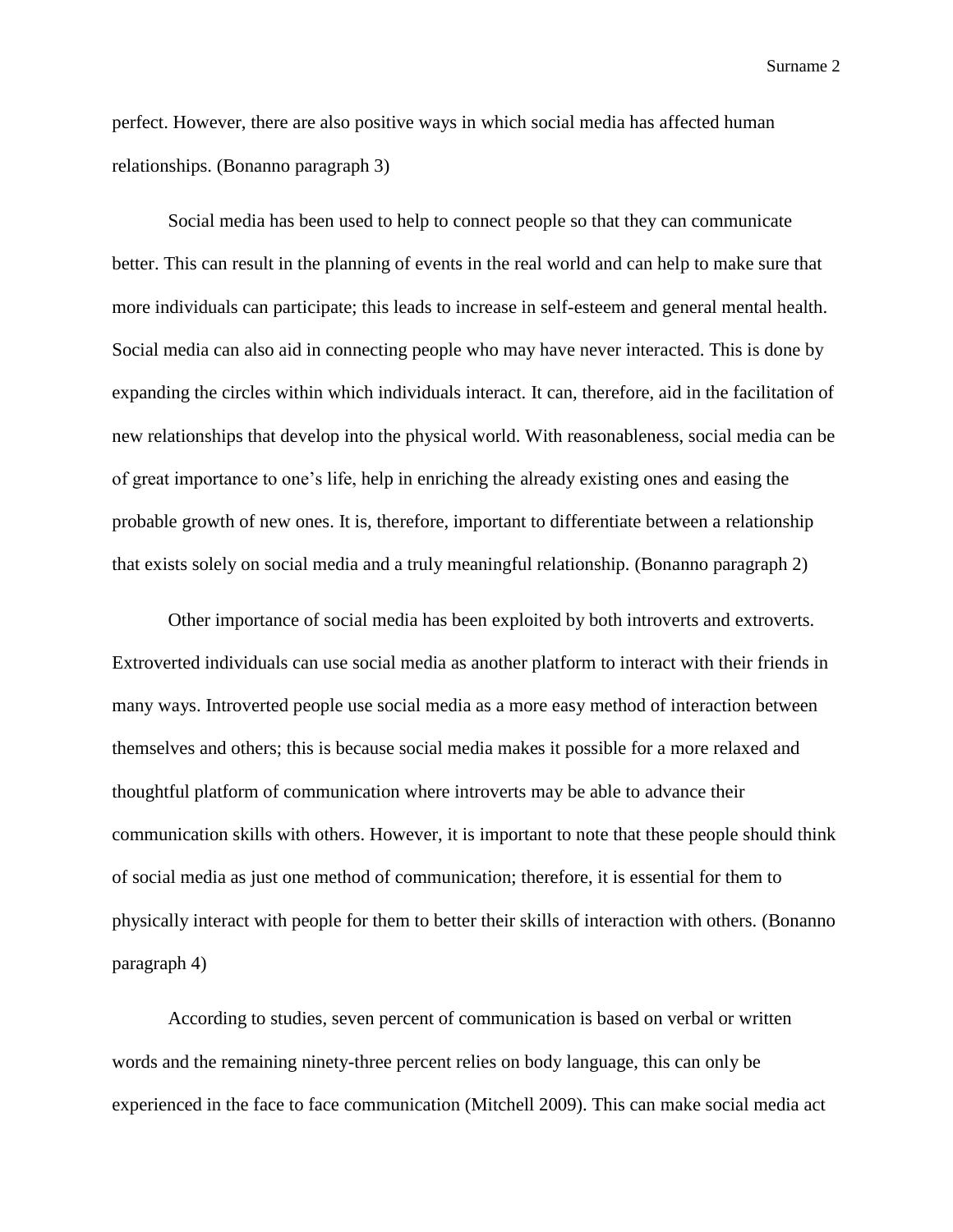Surname 3

as a mask whereby it is easily hiding what people do not want you to see for example someone who is living a troubled life can easily use emoticons and smileys in their messages to cover up their miseries. This can lead to dire consequences if they don't seek help. (Caciopo & Patrick paragraph 4)

Conclusively, social media can help to both weaken and strengthen human relationships depending on how it is used. It should not be used as a replacement to communication but as a supplement. Its fast growth over the past few years serves as evidence to its remarkable effect on our society and how we live in it. It is, therefore, important that we do view social media in a fully positive or negative way, instead, we should focus on finding a balance the advantages and disadvantages it brings and therefore ensures that we use it effectively and efficiently without relying on it heavily.